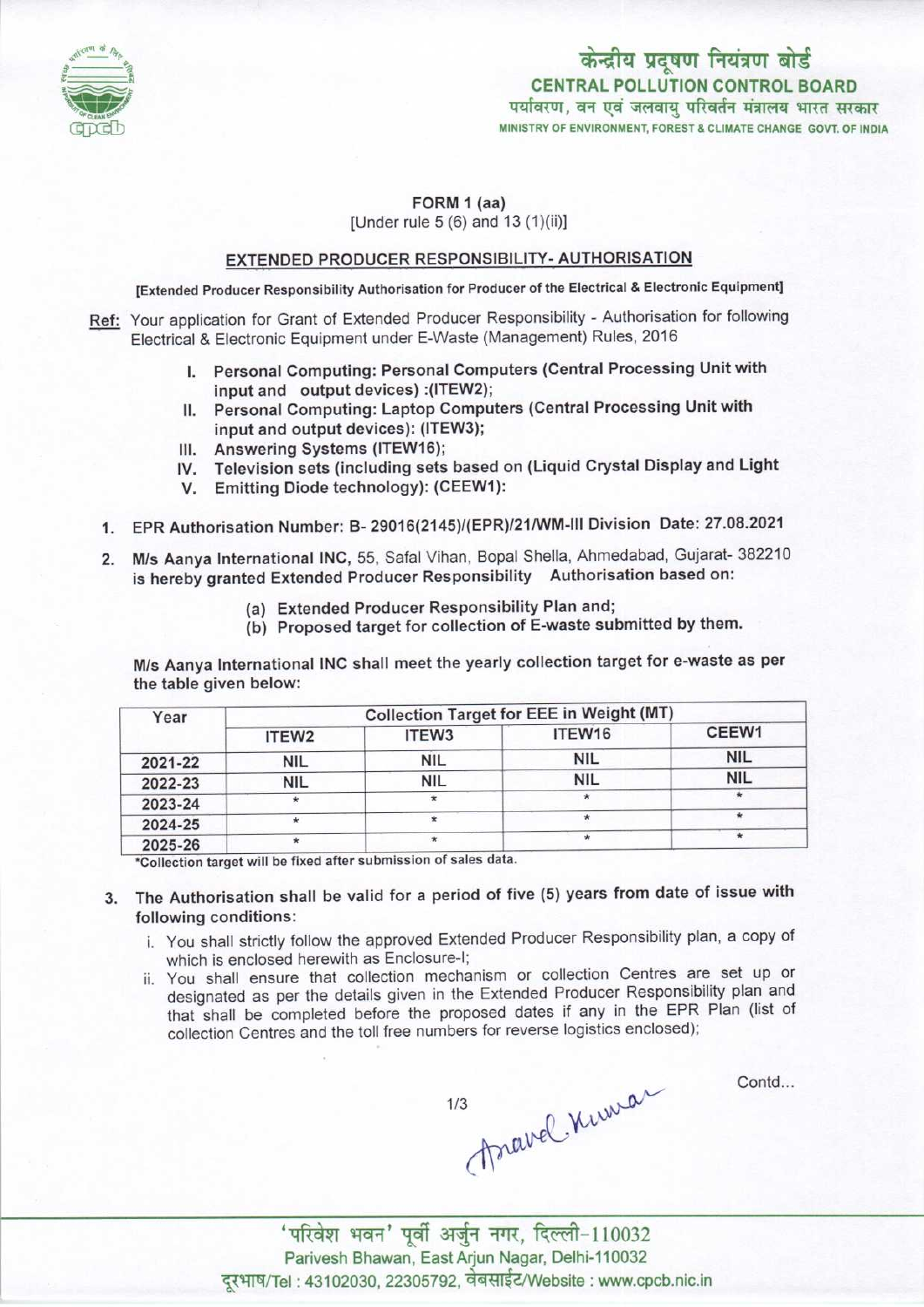

From pre page...

- iii. You shall ensure that all the collected e-waste is channelized to your dismantler/recycler M/s Global Waste Solution, Kila No. 45//19/1/1/3.45//19/1/1/3,19/1/1/4,20/2/1,20/2/2, Dhaturi, Sonipat, Haryana-131039 and records shall be maintained at dismantler/ recycler and your end;
- iv. You shall maintain records, in Form-2 of these Rules, of e-waste and make such records available for scrutiny by Central Pollution Control Board;
- v. You shall file annual returns in Form-3 to the Central Pollution Control Board on or before 30th day of June following the financial year to which that returns relates.

## vi. General Terms & Conditions of the Authorisation:

- a.The authorisation shall comply with provisions of the Environment (Protection) Act, 1986 and the E-waste (Management) Rules,2016 made there under;
- b. The authorisation or its renewal shall be produced for inspection at the request of an officer authorised by the Central Pollution Control Board;
- c.Any change in the approved Extended Producer Responsibility plan should be informed to Central Pollution Control Board within 15 days on which decision shall be communicated by Central Pollution Control Board within sixty days;
- d.It is the duty of the authorised person to take prior permission of the Central Pollution Control Board to close down any collection centre/points or any other facility which are part of the EPR plan;
- e.An application for the renewal of authorisation shall be made aslaid down in subrule (vi) of rule of 13(1) the E- Waste (Management) Rules, 2016;
- f. The Board reserves right to cancel/amend/revoke the authorisation at any time as per the policy of the Board or Government.

## vii. Additional Conditions: -

- a)That the applicant will submit annual sales data along with annual returns;
- b) That the applicant has to ensure that the addresses of collection points provided by them in their EPR Plan are correct and traceable and the collection points/centres are functional;
- c) That the applicant will submit revised application for grant of EPR Authorisation in case of applicant adding/changing PRO or changing its EPR Plan;

**Contd** 

Asand Kuman